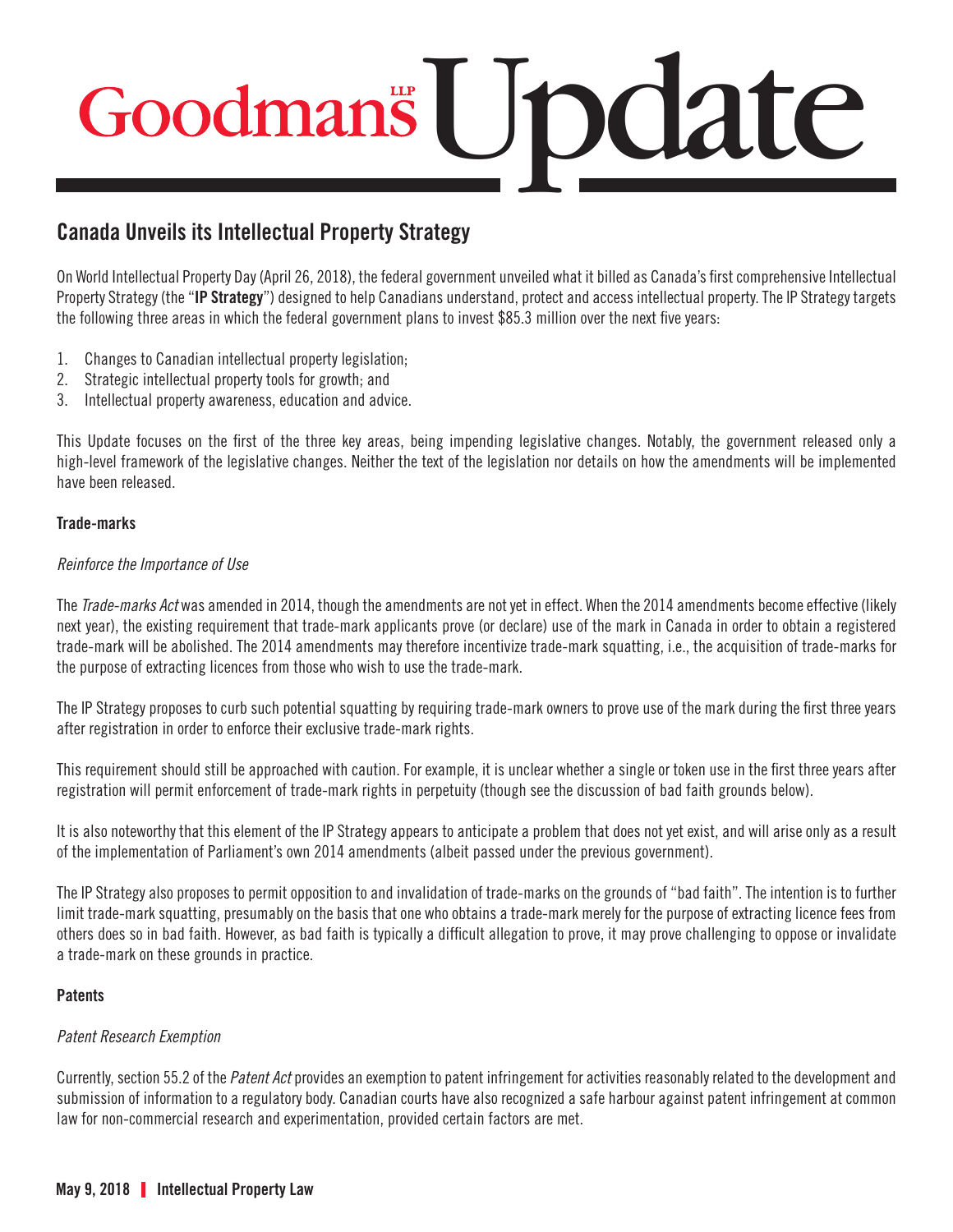Although unclear, it appears the IP Strategy may seek to codify the common law experimental use exemption. Given such an exemption is already available under the common law, and research and experimentation (absent subsequent commercial sale) rarely result in damages to the patentee, this aspect of the IP Strategy may have little practical consequence.

#### *Standard Essential Patents*

Standard essential patents cover an invention or technology related to a standard-compliant product. For example, a standard essential patent could cover technology required to connect to a technical standard like the LTE wireless network.

Standard-setting organizations typically require that standard essential patents be licensed by the patent owner to others using the same standard. The IP Strategy seeks to remedy a situation where the standard essential patent is sold to a new owner that does not wish to continue licensing the patent. The IP Strategy proposes to bind subsequent owners of a standard essential patent to the previous owner's voluntary agreement to license.

#### *Minimum Requirements for Patent Demand Letters*

The IP Strategy proposes minimum requirements for demand letters sent by patentees to alleged infringers. To discourage the sending of deceptive and/or vague letters, and to allow the recipient to assess the merits of the allegations, such demand letters will have to include certain basic information, like the patent number and the allegedly infringing product or activities.

It is unclear how these new requirements will assist a recipient should the matter go on to litigation, or, as a practical matter, how the recipient will enforce these requirements absent subsequent litigation.

Further, a wrongful patent demand letter can already expose a patentee to damages, under the unfair competition provisions set out in section 7 of the *Trade-marks Act*. When a patentee alleges infringement in a demand letter in respect of a patent that is subsequently invalidated, and the alleged infringer suffers damages as a result (e.g., a loss of goodwill), the patentee may be held liable for those damages. See, for example, the Supreme Court of Canada's decision in *S. & S. Industries Inc. v. Rowell*, [1966] S.C.R. 419.

#### **Copyright**

#### *Exclude Settlement Demands from the Notice-and-Notice Regime*

Copyright owners can presently use the notice-and-notice regime to discourage online copyright infringement. Under sections 41.25 and 41.26 of the *Copyright Act*, if a copyright owner suspects an internet user is infringing his or her copyright, he or she may send a notice of alleged infringement to the user's Internet Service Provider (ISP). The ISP must then forward the notice of alleged infringement to the user, and inform the copyright owner once the notice has been forwarded.

In practice, some copyright owners have included language demanding a settlement payment from the alleged infringer in their notice. The IP Strategy proposes to exclude notices that include such demands from the notice-and-notice regime. Therefore, it appears that, if a notice including such a demand is sent to an ISP, the ISP will be under no obligation to forward the notice to the user.

#### **Other legislative reform**

#### *Intellectual Property Licences in Bankruptcy Proceedings*

The *Bankruptcy and Insolvency Act* and the *Companies' Creditors Arrangement Act* provide certain protections to licensees of intellectual property. In a restructuring, licensees are protected from debtors that seek to terminate the licence and sell the intellectual property free from any encumbrances.